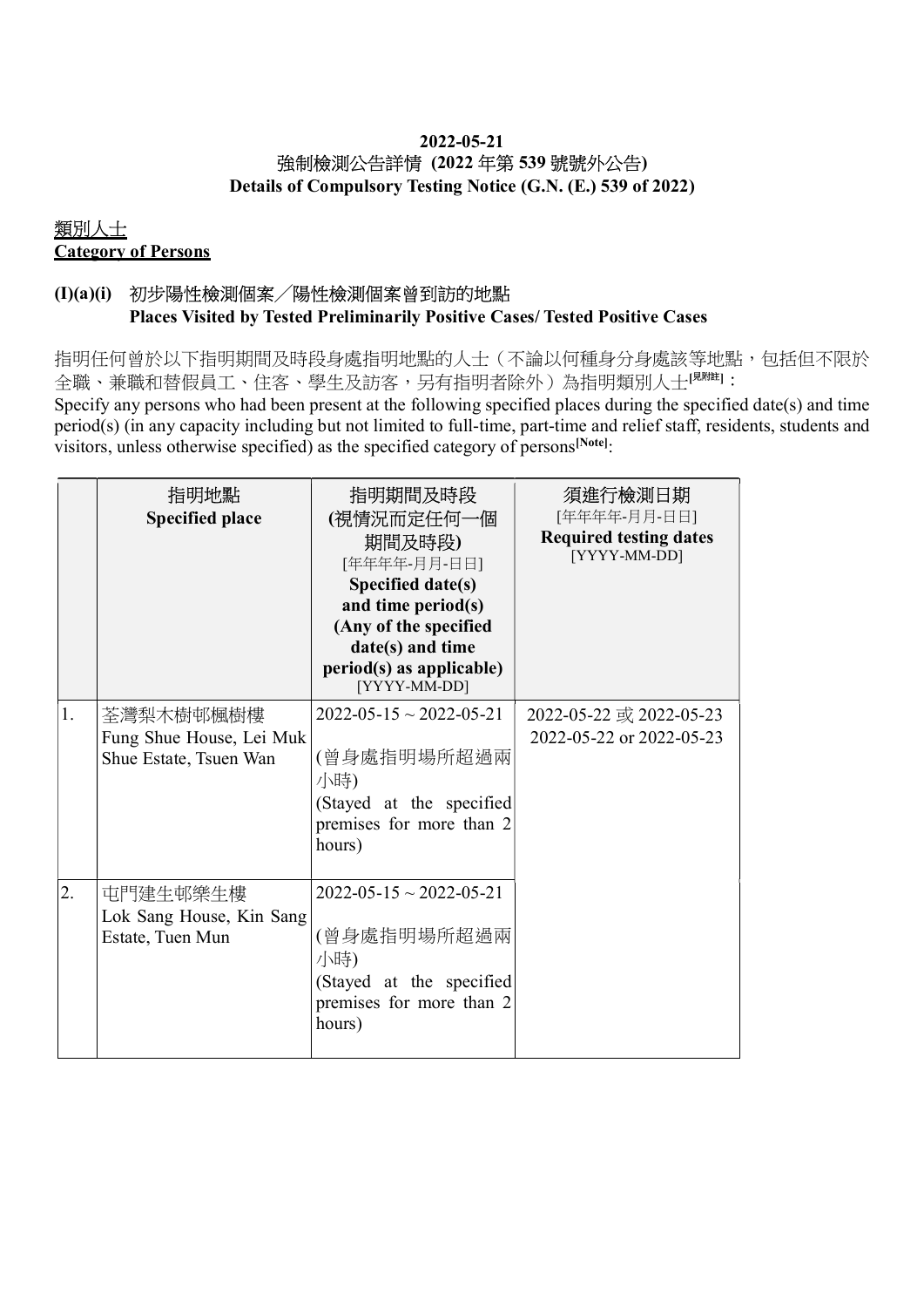|    | 指明地點                                 | 指明期間及時段                                              | 須進行檢測日期                       |
|----|--------------------------------------|------------------------------------------------------|-------------------------------|
|    | <b>Specified place</b>               | (視情況而定任何一個                                           | [年年年年-月月-日日]                  |
|    |                                      | 期間及時段)                                               | <b>Required testing dates</b> |
|    |                                      | [年年年年-月月-日日]                                         | [YYYY-MM-DD]                  |
|    |                                      | Specified date(s)                                    |                               |
|    |                                      | and time period(s)                                   |                               |
|    |                                      | (Any of the specified<br>date(s) and time            |                               |
|    |                                      | period(s) as applicable)                             |                               |
|    |                                      | [YYYY-MM-DD]                                         |                               |
| 3. | 將軍澳健明邨健曦樓                            | $2022 - 05 - 15 \sim 2022 - 05 - 21$                 | 2022-05-22 或 2022-05-23       |
|    | Kin Hei House, Kin Ming              |                                                      | 2022-05-22 or 2022-05-23      |
|    | Estate, Tseung Kwan O                | (曾身處指明場所超過兩                                          |                               |
|    |                                      | 小時)                                                  |                               |
|    |                                      | (Stayed at the specified<br>premises for more than 2 |                               |
|    |                                      | hours)                                               |                               |
|    |                                      |                                                      |                               |
| 4. | 沙田穗禾苑詠興閣                             | $2022 - 05 - 15 \sim 2022 - 05 - 21$                 |                               |
|    | Wing Hing House, Sui Wo              |                                                      |                               |
|    | Court, Sha Tin                       | (曾身處指明場所超過兩                                          |                               |
|    |                                      | 小時)                                                  |                               |
|    |                                      | (Stayed at the specified                             |                               |
|    |                                      | premises for more than 2                             |                               |
|    |                                      | hours)                                               |                               |
| 5. | 石硤尾白田邨詠田樓                            | $2022 - 05 - 15 \sim 2022 - 05 - 21$                 |                               |
|    | Wing Tin House, Pak Tin              |                                                      |                               |
|    | Estate, Shek Kip Mei                 | (曾身處指明場所超過兩                                          |                               |
|    |                                      | 小時)                                                  |                               |
|    |                                      | (Stayed at the specified                             |                               |
|    |                                      | premises for more than 2                             |                               |
|    |                                      | hours)                                               |                               |
| 6. |                                      | $2022 - 05 - 15 \approx 2022 - 05 - 21$              |                               |
|    | 將軍澳景明苑旭景閣<br>Yuk King House,<br>King |                                                      |                               |
|    | Ming Court, Tseung Kwan (曾身處指明場所超過兩  |                                                      |                               |
|    | O                                    | 小時)                                                  |                               |
|    |                                      | (Stayed at the specified                             |                               |
|    |                                      | premises for more than 2                             |                               |
|    |                                      | hours)                                               |                               |
|    |                                      |                                                      |                               |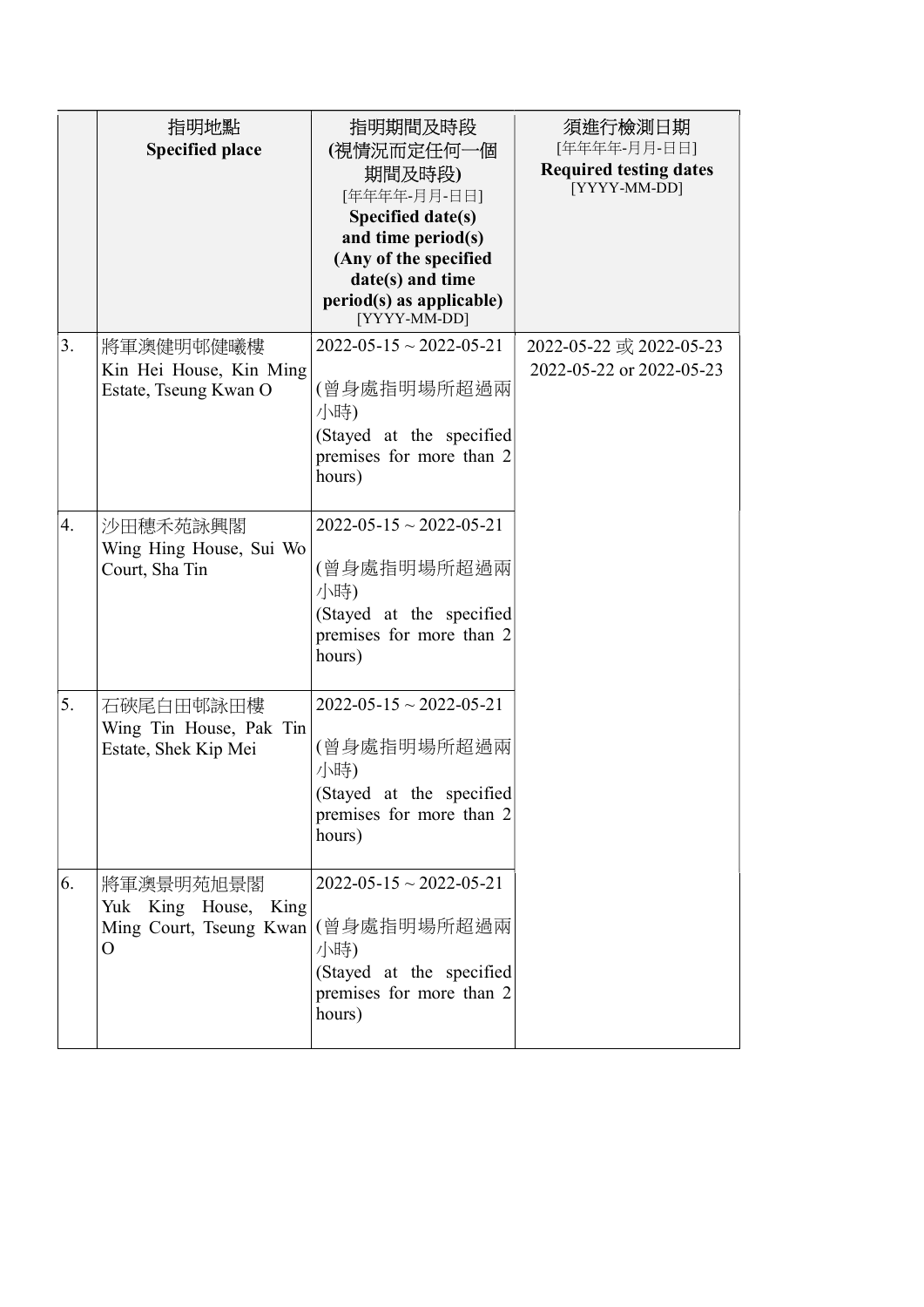|     | 指明地點<br><b>Specified place</b>                                | 指明期間及時段<br>(視情況而定任何一個<br>期間及時段)<br>[年年年年-月月-日日]<br>Specified date(s)<br>and time period(s)<br>(Any of the specified<br>date(s) and time<br>$period(s)$ as applicable)<br>[YYYY-MM-DD] | 須進行檢測日期<br>[年年年年-月月-日日]<br><b>Required testing dates</b><br>[YYYY-MM-DD] |
|-----|---------------------------------------------------------------|---------------------------------------------------------------------------------------------------------------------------------------------------------------------------------------|--------------------------------------------------------------------------|
| 7.  | 葵涌安蔭邨康蔭樓<br>Hong Yam House, On Yam<br>Estate, Kwai Chung      | $2022 - 05 - 15 \sim 2022 - 05 - 21$<br>(曾身處指明場所超過兩<br>小時)<br>(Stayed at the specified<br>premises for more than 2<br>hours)                                                          | 2022-05-22 或 2022-05-23<br>2022-05-22 or 2022-05-23                      |
| 8.  | 將軍澳景林邨景榆樓<br>King Yu House, King Lam<br>Estate, Tseung Kwan O | $2022 - 05 - 15 \approx 2022 - 05 - 21$<br>(曾身處指明場所超過兩<br>小時)<br>(Stayed at the specified<br>premises for more than 2<br>hours)                                                       |                                                                          |
| 9.  | 馬鞍山富安花園 13 座<br>Block 13, Chevalier Garden,<br>Ma On Shan     | $2022 - 05 - 15 \sim 2022 - 05 - 21$<br>(曾身處指明場所超過兩<br>小時)<br>(Stayed at the specified<br>premises for more than 2<br>hours)                                                          |                                                                          |
| 10. | 大埔明雅苑明凱閣<br>Ming Hoi House, Ming Nga<br>Court, Tai Po         | $2022 - 05 - 15 \sim 2022 - 05 - 21$<br>(曾身處指明場所超過兩<br>小時)<br>(Stayed at the specified<br>premises for more than 2<br>hours)                                                          |                                                                          |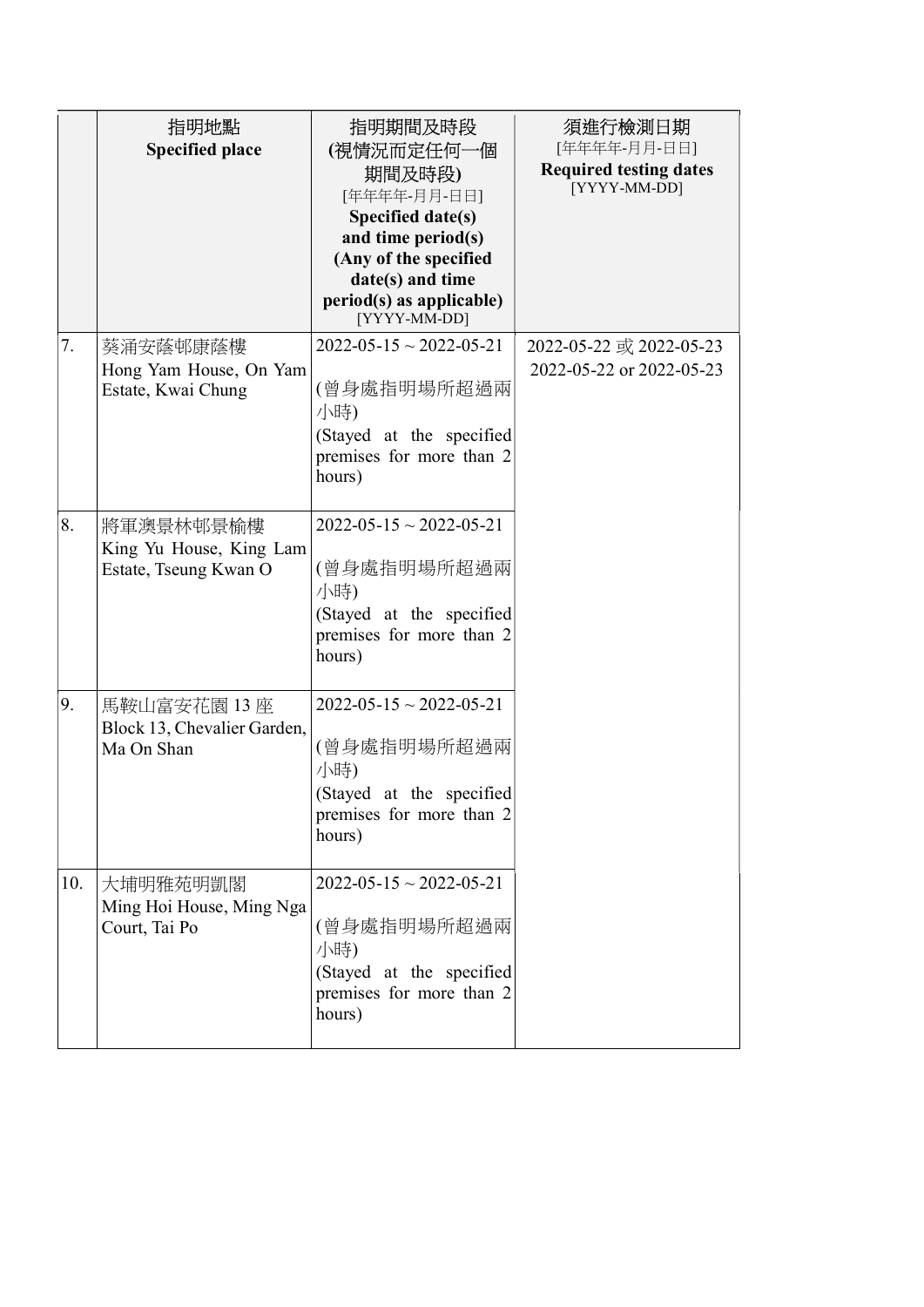|     | 指明地點<br><b>Specified place</b>                                                          | 指明期間及時段<br>(視情況而定任何一個<br>期間及時段)<br>[年年年年-月月-日日]<br>Specified date(s)<br>and time period(s)<br>(Any of the specified<br>date(s) and time<br>$period(s)$ as applicable)<br>[YYYY-MM-DD] | 須進行檢測日期<br>[年年年年-月月-日日]<br><b>Required testing dates</b><br>[YYYY-MM-DD] |
|-----|-----------------------------------------------------------------------------------------|---------------------------------------------------------------------------------------------------------------------------------------------------------------------------------------|--------------------------------------------------------------------------|
| 11. | 上水翠麗花園 4 座<br>Block 4, Tsui Lai Garden,<br>Sheung Shui                                  | $2022 - 05 - 15 \sim 2022 - 05 - 21$<br>(曾身處指明場所超過兩<br>小時)<br>(Stayed at the specified<br>premises for more than 2<br>hours)                                                          | 2022-05-22 或 2022-05-23<br>2022-05-22 or 2022-05-23                      |
| 12. | 北角英皇道 117 號嘉信大 <br>廈 A 座<br>Block A, Carson Mansion,<br>117 King's Road, North<br>Point | $2022 - 05 - 15 \sim 2022 - 05 - 21$<br>(曾身處指明場所超過兩<br>小時)<br>(Stayed at the specified<br>premises for more than 2<br>hours)                                                          |                                                                          |
| 13. | 薄扶林華富(二)邨華生樓<br>Wah Sang House, Wah Fu<br>(II) Estate, Pok Fu Lam                       | $2022 - 05 - 15 \sim 2022 - 05 - 21$<br>(曾身處指明場所超過兩<br>小時)<br>(Stayed at the specified<br>premises for more than 2<br>hours)                                                          |                                                                          |
| 14. | 柴灣小西灣邨瑞喜樓<br>Sui Hei House, Siu Sai Wan<br>Estate, Chai Wan                             | $2022 - 05 - 15 \sim 2022 - 05 - 21$<br>(曾身處指明場所超過兩<br>小時)<br>(Stayed at the specified<br>premises for more than 2<br>hours)                                                          |                                                                          |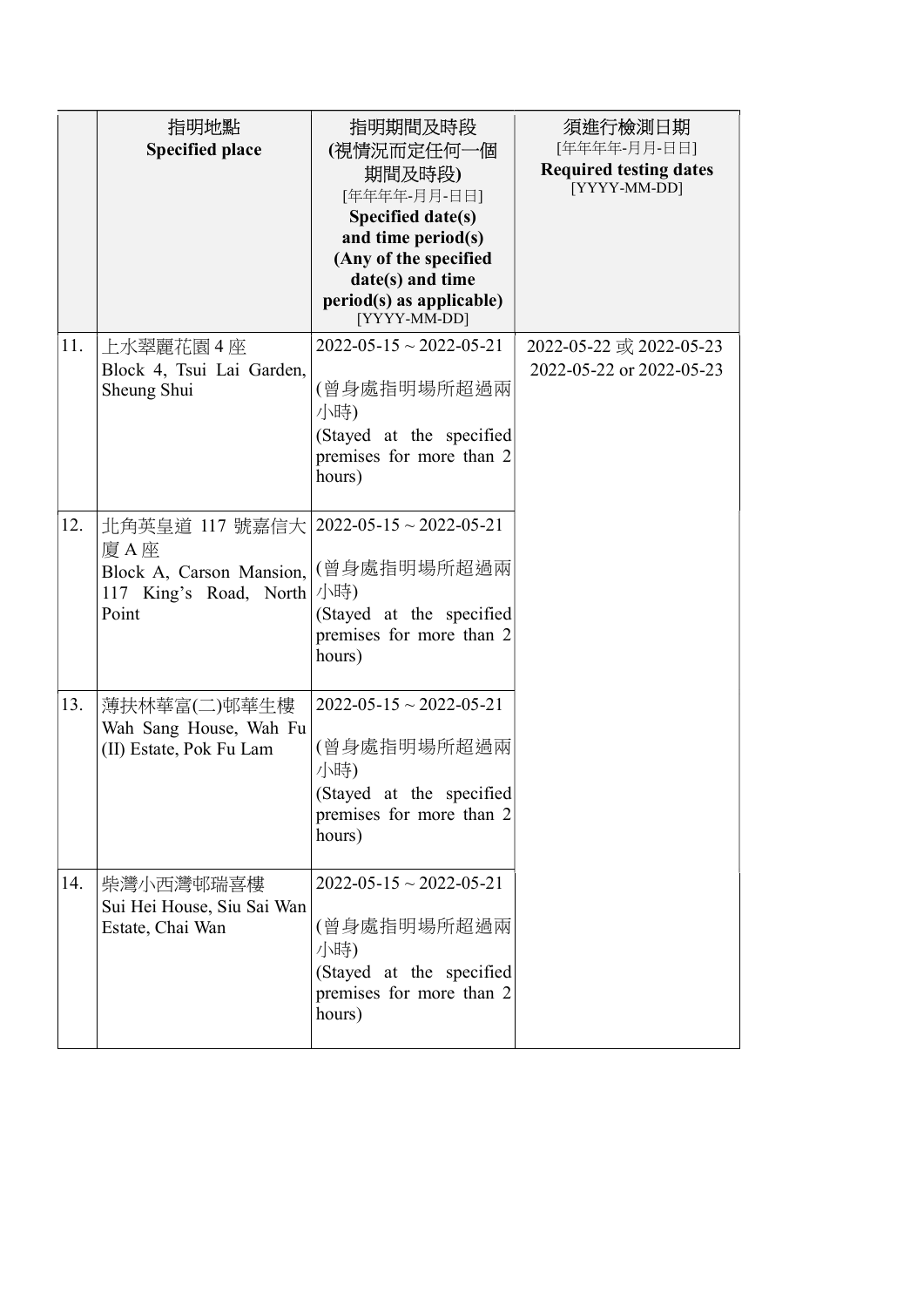|     | 指明地點<br><b>Specified place</b>                                                  | 指明期間及時段<br>(視情況而定任何一個<br>期間及時段)<br>[年年年年-月月-日日]<br>Specified date(s)<br>and time period(s)<br>(Any of the specified          | 須進行檢測日期<br>[年年年年-月月-日日]<br><b>Required testing dates</b><br>[YYYY-MM-DD] |
|-----|---------------------------------------------------------------------------------|------------------------------------------------------------------------------------------------------------------------------|--------------------------------------------------------------------------|
|     |                                                                                 | date(s) and time<br>period(s) as applicable)<br>[YYYY-MM-DD]                                                                 |                                                                          |
| 15. | 長沙灣李鄭屋邨信義樓<br>Shun Yee House, Lei Cheng<br>Uk Estate, Cheung Sha Wan            | $2022 - 05 - 15 \sim 2022 - 05 - 21$<br>(曾身處指明場所超過兩<br>小時)<br>(Stayed at the specified<br>premises for more than 2<br>hours) | 2022-05-22 或 2022-05-23<br>2022-05-22 or 2022-05-23                      |
| 16. | 牛頭角彩德邨彩賢樓<br>Choi Yin House, Choi Tak<br>Estate, Ngau Tau Kok                   | $2022 - 05 - 15 \sim 2022 - 05 - 21$<br>(曾身處指明場所超過兩<br>小時)<br>(Stayed at the specified<br>premises for more than 2<br>hours) |                                                                          |
| 17. | 黃大仙黃大仙下邨龍昌樓<br>Lung Cheong House, Lower<br>Wong Tai Sin Estate, Wong<br>Tai Sin | $2022 - 05 - 15 \sim 2022 - 05 - 21$<br>(曾身處指明場所超過兩<br>小時)<br>(Stayed at the specified<br>premises for more than 2<br>hours) |                                                                          |
| 18. | 觀塘和樂邨居安樓<br>Kui On House, Wo Lok<br>Estate, Kwun Tong                           | $2022 - 05 - 15 \sim 2022 - 05 - 21$<br>(曾身處指明場所超過兩<br>小時)<br>(Stayed at the specified<br>premises for more than 2<br>hours) |                                                                          |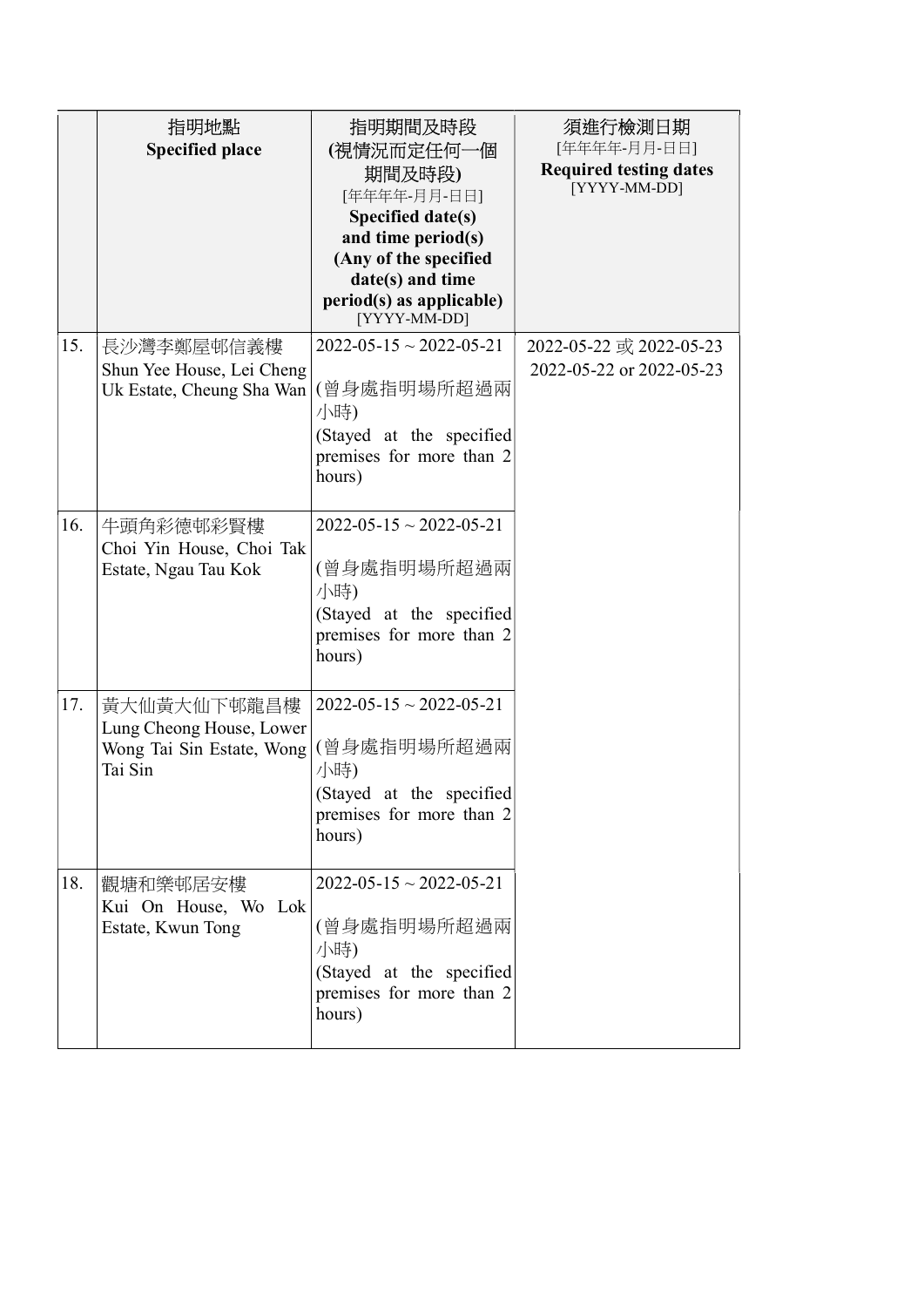|     | 指明地點<br><b>Specified place</b>                                 | 指明期間及時段<br>(視情況而定任何一個<br>期間及時段)<br>[年年年年-月月-日日]<br>Specified date(s)<br>and time period(s)<br>(Any of the specified<br>date(s) and time<br>$period(s)$ as applicable)<br>[YYYY-MM-DD] | 須進行檢測日期<br>[年年年年-月月-日日]<br><b>Required testing dates</b><br>[YYYY-MM-DD] |
|-----|----------------------------------------------------------------|---------------------------------------------------------------------------------------------------------------------------------------------------------------------------------------|--------------------------------------------------------------------------|
| 19. | 牛頭角彩福邨彩善樓<br>Choi Sin House, Choi Fook<br>Estate, Ngau Tau Kok | $2022 - 05 - 15 \sim 2022 - 05 - 21$<br>(曾身處指明場所超過兩<br>小時)<br>(Stayed at the specified<br>premises for more than 2<br>hours)                                                          | 2022-05-22 或 2022-05-23<br>2022-05-22 or 2022-05-23                      |
| 20. | 天水圍天逸邨逸灣樓<br>Yat Wan House, Tin Yat<br>Estate, Tin Shui Wai    | $2022 - 05 - 15 \sim 2022 - 05 - 21$<br>(曾身處指明場所超過兩<br>小時)<br>(Stayed at the specified<br>premises for more than 2<br>hours)                                                          |                                                                          |
| 21. | 天水圍天恒邨恒欣樓<br>Heng Yan House, Tin Heng<br>Estate, Tin Shui Wai  | $2022 - 05 - 15 \sim 2022 - 05 - 21$<br>(曾身處指明場所超過兩<br>小時)<br>(Stayed at the specified<br>premises for more than 2<br>hours)                                                          |                                                                          |
| 22. | 屯門兆禧苑安禧閣<br>On Hei House, Siu Hei<br>Court, Tuen Mun           | $2022 - 05 - 15 \sim 2022 - 05 - 21$<br>(曾身處指明場所超過兩<br>小時)<br>(Stayed at the specified<br>premises for more than 2<br>hours)                                                          |                                                                          |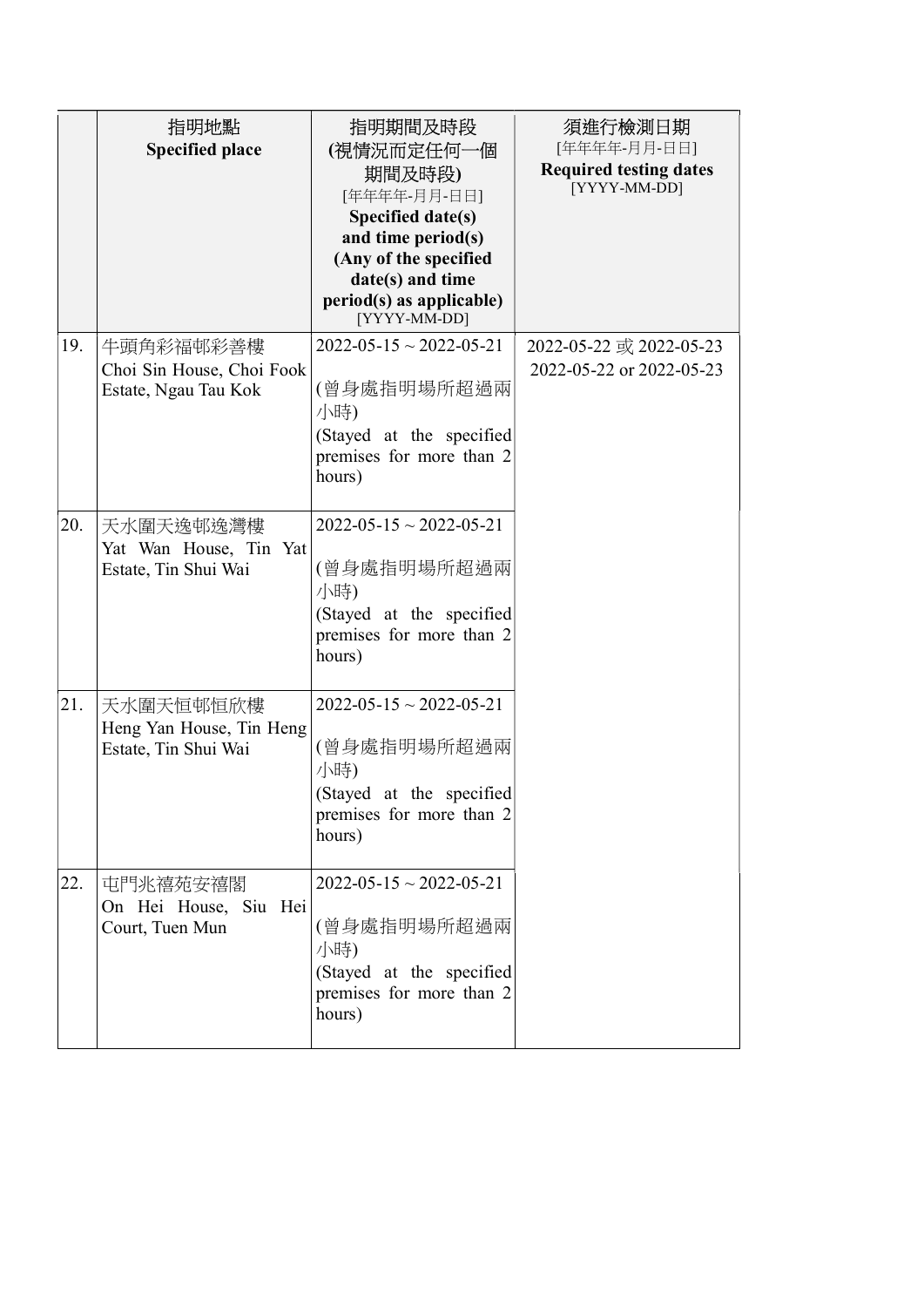|     | 指明地點                                            | 指明期間及時段                                                        | 須進行檢測日期                                       |
|-----|-------------------------------------------------|----------------------------------------------------------------|-----------------------------------------------|
|     | <b>Specified place</b>                          | (視情況而定任何一個                                                     | [年年年年-月月-日日]                                  |
|     |                                                 | 期間及時段)                                                         | <b>Required testing dates</b><br>[YYYY-MM-DD] |
|     |                                                 | [年年年年-月月-日日]                                                   |                                               |
|     |                                                 | Specified date(s)                                              |                                               |
|     |                                                 | and time period(s)<br>(Any of the specified                    |                                               |
|     |                                                 | date(s) and time                                               |                                               |
|     |                                                 | period(s) as applicable)<br>[YYYY-MM-DD]                       |                                               |
| 23. | 上水太平邨平治樓                                        | $2022 - 05 - 15 \sim 2022 - 05 - 21$                           | 2022-05-22 或 2022-05-23                       |
|     | Ping Chi House, Tai Ping<br>Estate, Sheung Shui | (曾身處指明場所超過兩<br>小時)                                             | 2022-05-22 or 2022-05-23                      |
|     |                                                 | (Stayed at the specified<br>premises for more than 2           |                                               |
|     |                                                 | hours)                                                         |                                               |
| 24. | 將軍澳蔚藍灣畔5座<br>Tower 5, Residence Oasis,          | $2022 - 05 - 15 \approx 2022 - 05 - 21$                        |                                               |
|     | Tseung Kwan O                                   | (曾身處指明場所超過兩<br>小時)                                             |                                               |
|     |                                                 | (Stayed at the specified                                       |                                               |
|     |                                                 | premises for more than 2<br>hours)                             |                                               |
| 25. | 將軍澳維景灣畔6座                                       | $2022 - 05 - 15 \sim 2022 - 05 - 21$                           |                                               |
|     | Tower 6, Ocean<br>Shores,<br>Tseung Kwan O      | (曾身處指明場所超過兩<br>小時)                                             |                                               |
|     |                                                 | (Stayed at the specified                                       |                                               |
|     |                                                 | premises for more than 2<br>hours)                             |                                               |
| 26. | 將軍澳蔚藍灣畔 1 座                                     | $2022 - 05 - 15 \sim 2022 - 05 - 21$                           |                                               |
|     | Tower 1, Residence Oasis,<br>Tseung Kwan O      | (曾身處指明場所超過兩<br>小時)                                             |                                               |
|     |                                                 | (Stayed at the specified<br>premises for more than 2<br>hours) |                                               |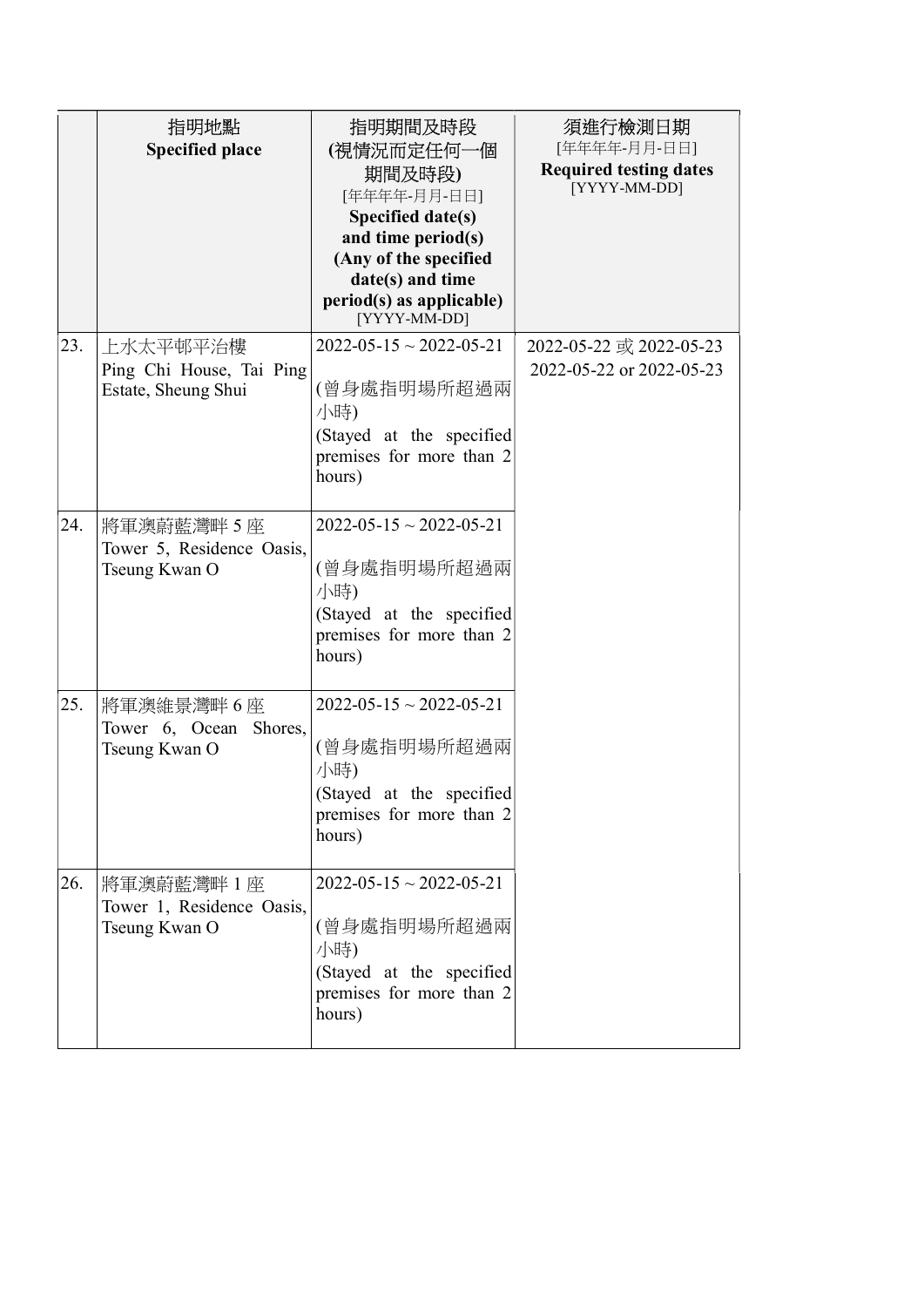|     | 指明地點<br><b>Specified place</b>                                      | 指明期間及時段<br>(視情況而定任何一個<br>期間及時段)<br>[年年年年-月月-日日]<br>Specified date(s)<br>and time period(s)<br>(Any of the specified<br>date(s) and time<br>$period(s)$ as applicable)<br>[YYYY-MM-DD] | 須進行檢測日期<br>[年年年年-月月-日日]<br><b>Required testing dates</b><br>[YYYY-MM-DD] |
|-----|---------------------------------------------------------------------|---------------------------------------------------------------------------------------------------------------------------------------------------------------------------------------|--------------------------------------------------------------------------|
| 27. | 沙田沙田廣場 A 座金星閣<br>Block A, Richmond Tower,<br>Sha Tin Plaza, Sha Tin | $2022 - 05 - 15 \sim 2022 - 05 - 21$<br>(曾身處指明場所超過兩<br>小時)<br>(Stayed at the specified<br>premises for more than 2<br>hours)                                                          | 2022-05-22 或 2022-05-23<br>2022-05-22 or 2022-05-23                      |
| 28. | 筲箕灣耀東邨耀興樓<br>Yiu Hing House, Yiu Tung<br>Estate, Shau Kei Wan       | $2022 - 05 - 15 \approx 2022 - 05 - 21$<br>(曾身處指明場所超過兩<br>小時)<br>(Stayed at the specified<br>premises for more than 2<br>hours)                                                       |                                                                          |
| 29. | 柴灣興華(二)邨裕興樓<br>Yu Hing House, Hing Wah<br>(II) Estate, Chai Wan     | $2022 - 05 - 15 \sim 2022 - 05 - 21$<br>(曾身處指明場所超過兩<br>小時)<br>(Stayed at the specified<br>premises for more than 2<br>hours)                                                          |                                                                          |
| 30. | 筲箕灣筲箕灣中心 3 座<br>Block 3, Shaukiwan Centre,<br>Shau Kei Wan          | $2022 - 05 - 15 \sim 2022 - 05 - 21$<br>(曾身處指明場所超過兩<br>小時)<br>(Stayed at the specified<br>premises for more than 2<br>hours)                                                          |                                                                          |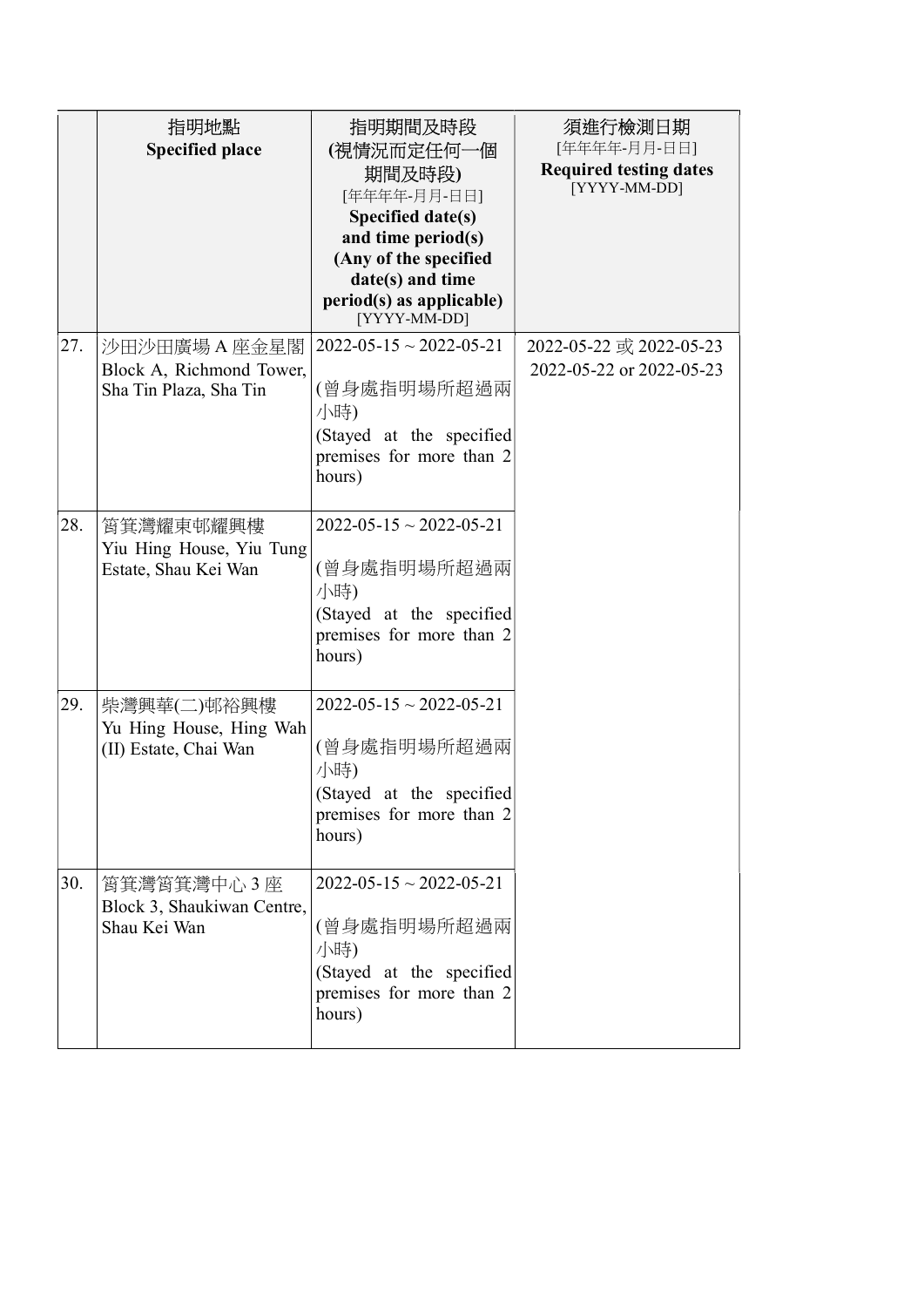|     | 指明地點<br><b>Specified place</b>                                                                                   | 指明期間及時段<br>(視情況而定任何一個<br>期間及時段)<br>[年年年年-月月-日日]<br>Specified date(s)<br>and time period(s)<br>(Any of the specified<br>date(s) and time<br>$period(s)$ as applicable)<br>[YYYY-MM-DD] | 須進行檢測日期<br>[年年年年-月月-日日]<br><b>Required testing dates</b><br>[YYYY-MM-DD] |
|-----|------------------------------------------------------------------------------------------------------------------|---------------------------------------------------------------------------------------------------------------------------------------------------------------------------------------|--------------------------------------------------------------------------|
| 31. | 北角七姊妹道 116-122 號 2022-05-15~2022-05-21<br>兆華大廈<br>Siu Wah Building, 116-122<br>Tsat Tsz Mui Road, North<br>Point | (曾身處指明場所超過兩<br>小時)<br>(Stayed at the specified<br>premises for more than 2<br>hours)                                                                                                  | 2022-05-22 或 2022-05-23<br>2022-05-22 or 2022-05-23                      |
| 32. | 鰂魚涌康山花園9座<br>Block 9, Kornhill Garden,<br>Quarry Bay                                                             | $2022 - 05 - 15 \approx 2022 - 05 - 21$<br>(曾身處指明場所超過兩<br>小時)<br>(Stayed at the specified<br>premises for more than 2<br>hours)                                                       |                                                                          |
| 33. | 油塘油麗邨雍麗樓<br>Yung Lai House, Yau Lai<br>Estate, Yau Tong                                                          | $2022 - 05 - 15 \sim 2022 - 05 - 21$<br>(曾身處指明場所超過兩<br>小時)<br>(Stayed at the specified<br>premises for more than 2<br>hours)                                                          |                                                                          |
| 34. | 黃大仙樂富邨樂翠樓<br>Lok Tsui House, Lok Fu<br>Estate, Wong Tai Sin                                                      | $2022 - 05 - 15 \sim 2022 - 05 - 21$<br>(曾身處指明場所超過兩<br>小時)<br>(Stayed at the specified<br>premises for more than 2<br>hours)                                                          |                                                                          |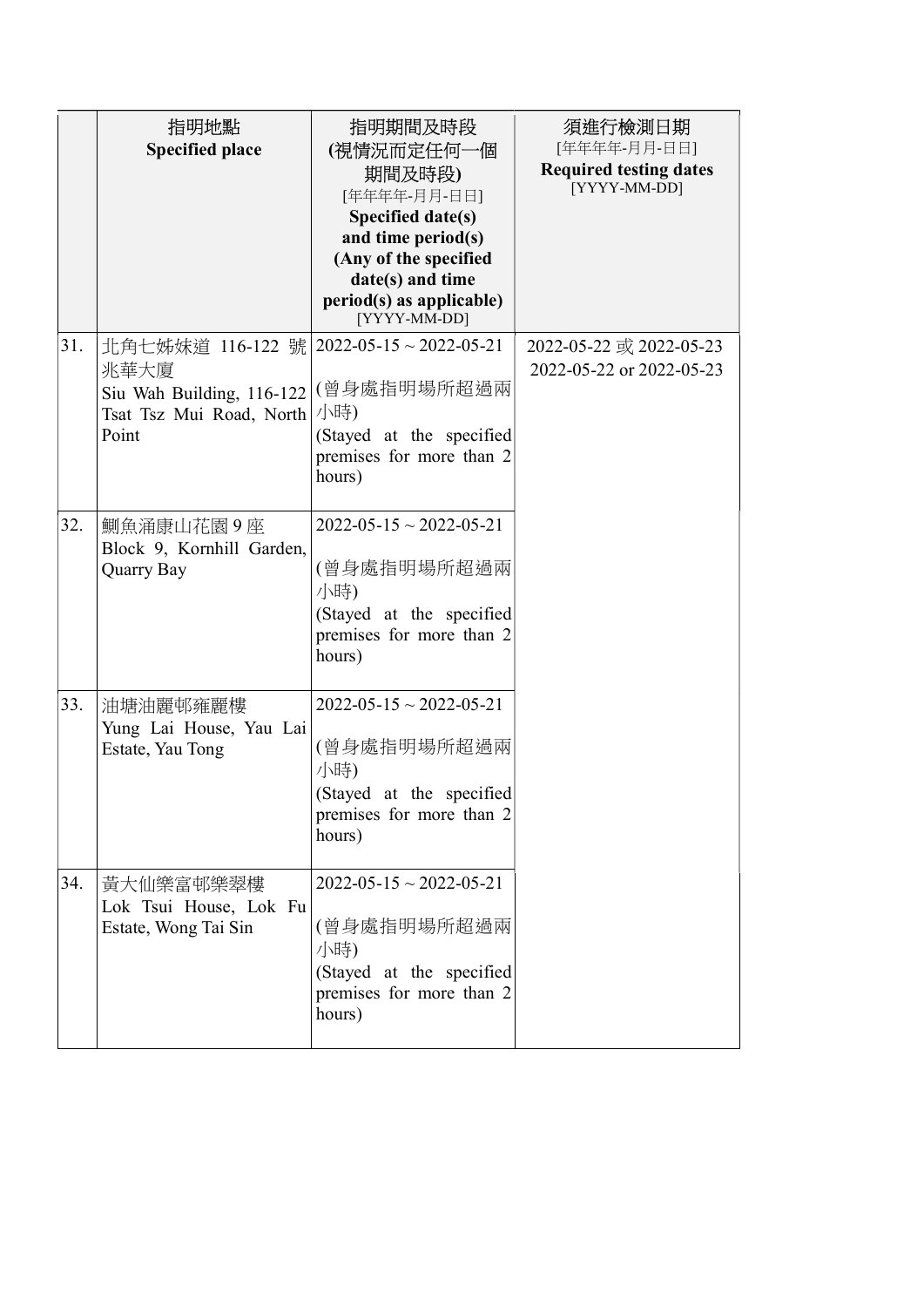|     | 指明地點                                                | 指明期間及時段                                     | 須進行檢測日期                                       |
|-----|-----------------------------------------------------|---------------------------------------------|-----------------------------------------------|
|     | <b>Specified place</b>                              | (視情況而定任何一個                                  | [年年年年-月月-日日]                                  |
|     |                                                     | 期間及時段)                                      | <b>Required testing dates</b><br>[YYYY-MM-DD] |
|     |                                                     | [年年年年-月月-日日]                                |                                               |
|     |                                                     | Specified date(s)                           |                                               |
|     |                                                     | and time period(s)<br>(Any of the specified |                                               |
|     |                                                     | date(s) and time                            |                                               |
|     |                                                     | period(s) as applicable)<br>[YYYY-MM-DD]    |                                               |
| 35. | 黃大仙樂富邨樂泰樓                                           | $2022 - 05 - 15 \sim 2022 - 05 - 21$        | 2022-05-22 或 2022-05-23                       |
|     | Lok Tai House, Lok Fu<br>Estate, Wong Tai Sin       | (曾身處指明場所超過兩<br>小時)                          | 2022-05-22 or 2022-05-23                      |
|     |                                                     | (Stayed at the specified                    |                                               |
|     |                                                     | premises for more than 2<br>hours)          |                                               |
| 36. | 慈雲山慈樂邨樂信樓                                           | $2022 - 05 - 15 \approx 2022 - 05 - 21$     |                                               |
|     | Lok Shun House, Tsz Lok                             |                                             |                                               |
|     | Estate, Tsz Wan Shan                                | (曾身處指明場所超過兩<br>小時)                          |                                               |
|     |                                                     | (Stayed at the specified                    |                                               |
|     |                                                     | premises for more than 2<br>hours)          |                                               |
| 37. | 慈雲山慈樂邨樂誠樓                                           | $2022 - 05 - 15 \sim 2022 - 05 - 21$        |                                               |
|     | Lok Shing House, Tsz Lok<br>Estate, Tsz Wan Shan    | (曾身處指明場所超過兩<br>小時)                          |                                               |
|     |                                                     | (Stayed at the specified                    |                                               |
|     |                                                     | premises for more than 2<br>hours)          |                                               |
| 38. | 牛頭角樂華南邨安華樓                                          | $2022 - 05 - 15 \sim 2022 - 05 - 21$        |                                               |
|     | On Wah House, Lok Wah<br>South Estate, Ngau Tau Kok | (曾身處指明場所超過兩<br>小時)                          |                                               |
|     |                                                     | (Stayed at the specified                    |                                               |
|     |                                                     | premises for more than 2<br>hours)          |                                               |
|     |                                                     |                                             |                                               |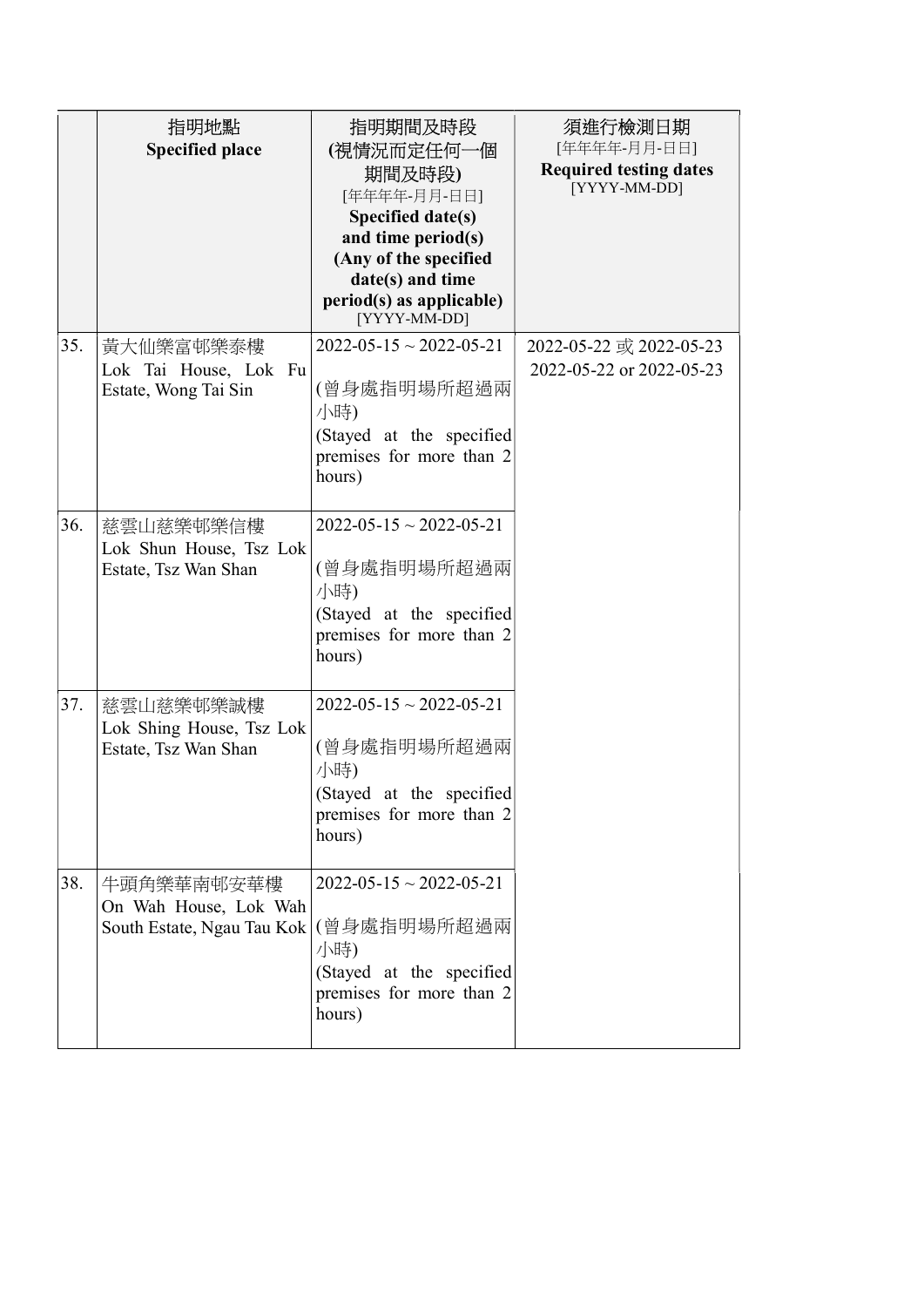|     | 指明地點                                                         | 指明期間及時段                                                                                                                                                                  | 須進行檢測日期                                                       |
|-----|--------------------------------------------------------------|--------------------------------------------------------------------------------------------------------------------------------------------------------------------------|---------------------------------------------------------------|
|     | <b>Specified place</b>                                       | (視情況而定任何一個<br>期間及時段)<br>[年年年年-月月-日日]<br>Specified date(s)<br>and time period(s)<br>(Any of the specified<br>date(s) and time<br>period(s) as applicable)<br>[YYYY-MM-DD] | [年年年年-月月-日日]<br><b>Required testing dates</b><br>[YYYY-MM-DD] |
| 39. | 油塘油塘邨榮塘樓<br>Wing Tong House,<br>Yau<br>Tong Estate, Yau Tong | $2022 - 05 - 15 \sim 2022 - 05 - 21$<br>(曾身處指明場所超過兩<br>小時)<br>(Stayed at the specified<br>premises for more than 2<br>hours)                                             | 2022-05-22 或 2022-05-23<br>2022-05-22 or 2022-05-23           |
| 40. | 藍田平田邨平信樓<br>Ping Shun House, Ping Tin<br>Estate, Lam Tin     | $2022 - 05 - 15 \approx 2022 - 05 - 21$<br>(曾身處指明場所超過兩<br>小時)<br>(Stayed at the specified<br>premises for more than 2<br>hours)                                          |                                                               |
| 41. | 九龍灣麗晶花園 2 座<br>Block 2, Richland Gardens,<br>Kowloon Bay     | $2022 - 05 - 15 \sim 2022 - 05 - 21$<br>(曾身處指明場所超過兩<br>小時)<br>(Stayed at the specified<br>premises for more than 2<br>hours)                                             |                                                               |
| 42. | 九龍灣麗晶花園8座<br>Block 8, Richland Gardens,<br>Kowloon Bay       | $2022 - 05 - 15 \sim 2022 - 05 - 21$<br>(曾身處指明場所超過兩<br>小時)<br>(Stayed at the specified<br>premises for more than 2<br>hours)                                             |                                                               |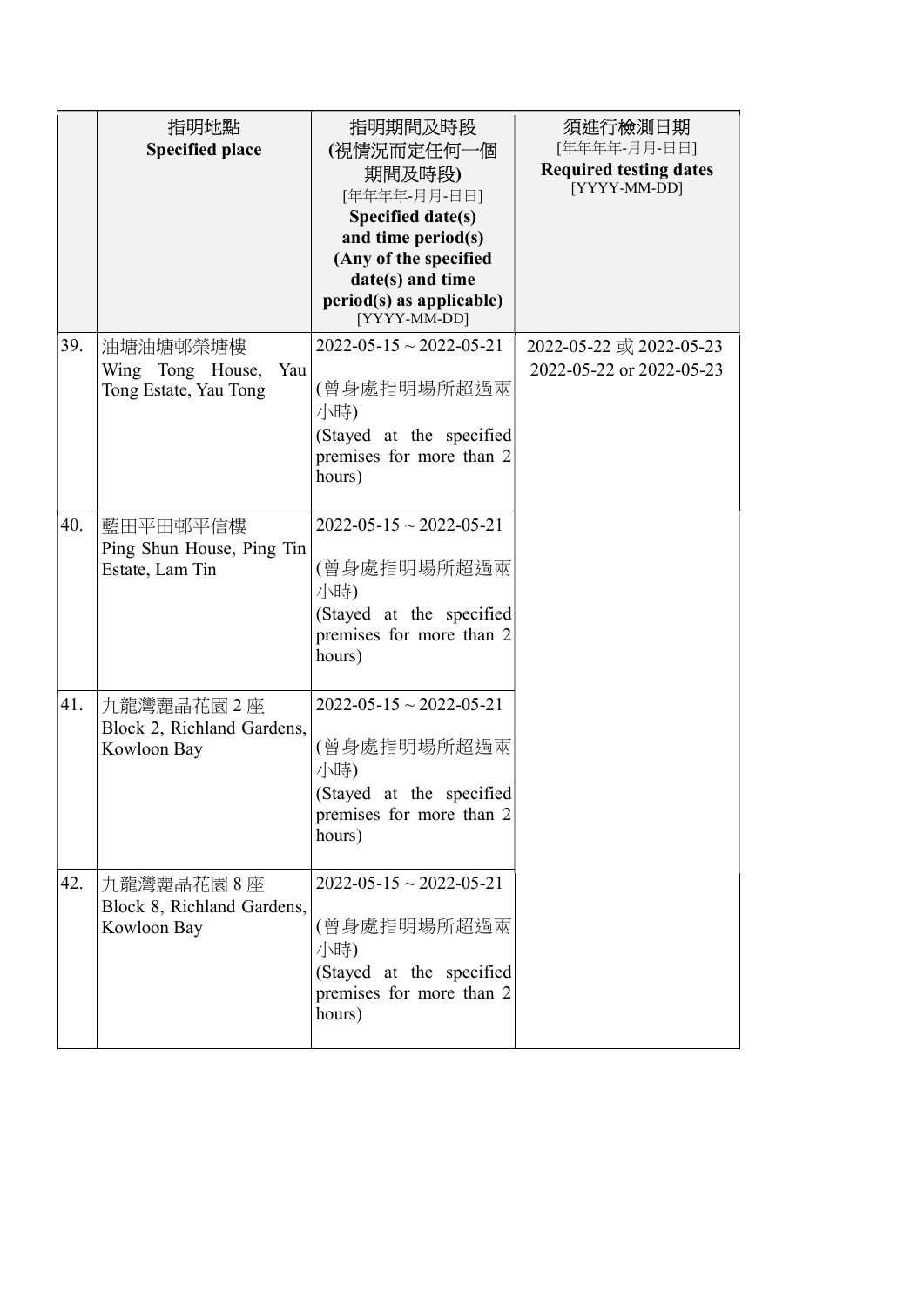|     | 指明地點<br><b>Specified place</b>                                          | 指明期間及時段<br>(視情況而定任何一個<br>期間及時段)<br>[年年年年-月月-日日]<br>Specified date(s)<br>and time period(s)<br>(Any of the specified<br>date(s) and time<br>$period(s)$ as applicable)<br>[YYYY-MM-DD] | 須進行檢測日期<br>[年年年年-月月-日日]<br><b>Required testing dates</b><br>[YYYY-MM-DD] |
|-----|-------------------------------------------------------------------------|---------------------------------------------------------------------------------------------------------------------------------------------------------------------------------------|--------------------------------------------------------------------------|
| 43. | 九龍灣麗晶花園 12 座<br><b>Block</b><br>12,<br>Richland<br>Gardens, Kowloon Bay | $2022 - 05 - 15 \approx 2022 - 05 - 21$<br>(曾身處指明場所超過兩<br>小時)<br>(Stayed at the specified<br>premises for more than 2<br>hours)                                                       | 2022-05-22 或 2022-05-23<br>2022-05-22 or 2022-05-23                      |
| 44. | 九龍灣麗晶花園3座<br>Block 3, Richland Gardens,<br>Kowloon Bay                  | $2022 - 05 - 15 \approx 2022 - 05 - 21$<br>(曾身處指明場所超過兩<br>小時)<br>(Stayed at the specified<br>premises for more than 2<br>hours)                                                       |                                                                          |

## (I)(a)(ii) 初步陽性檢測個案╱陽性檢測個案曾乘搭的公共交通工具

 Public Transport Taken by Tested Preliminarily Positive Cases/ Tested Positive Cases 無 Nil

## (I)(a)(iii) 污水樣本檢測呈陽性的地點

Places with Sewage Sample(s) Tested Positive

無 Nil

## (I)(a)(iv) 與初步陽性檢測個案╱陽性檢測個案有關的地點

Places Relevant to Tested Preliminarily Positive Cases/ Tested Positive Cases

無 Nil

# (I)(b) 上呼吸道感染及/或流感樣疾病個案(幼稚園╱幼兒中心)

 Upper Respiratory Tract Infection and/or Influenza-like Illness Cases (Kindergarten/ Child Care Centre)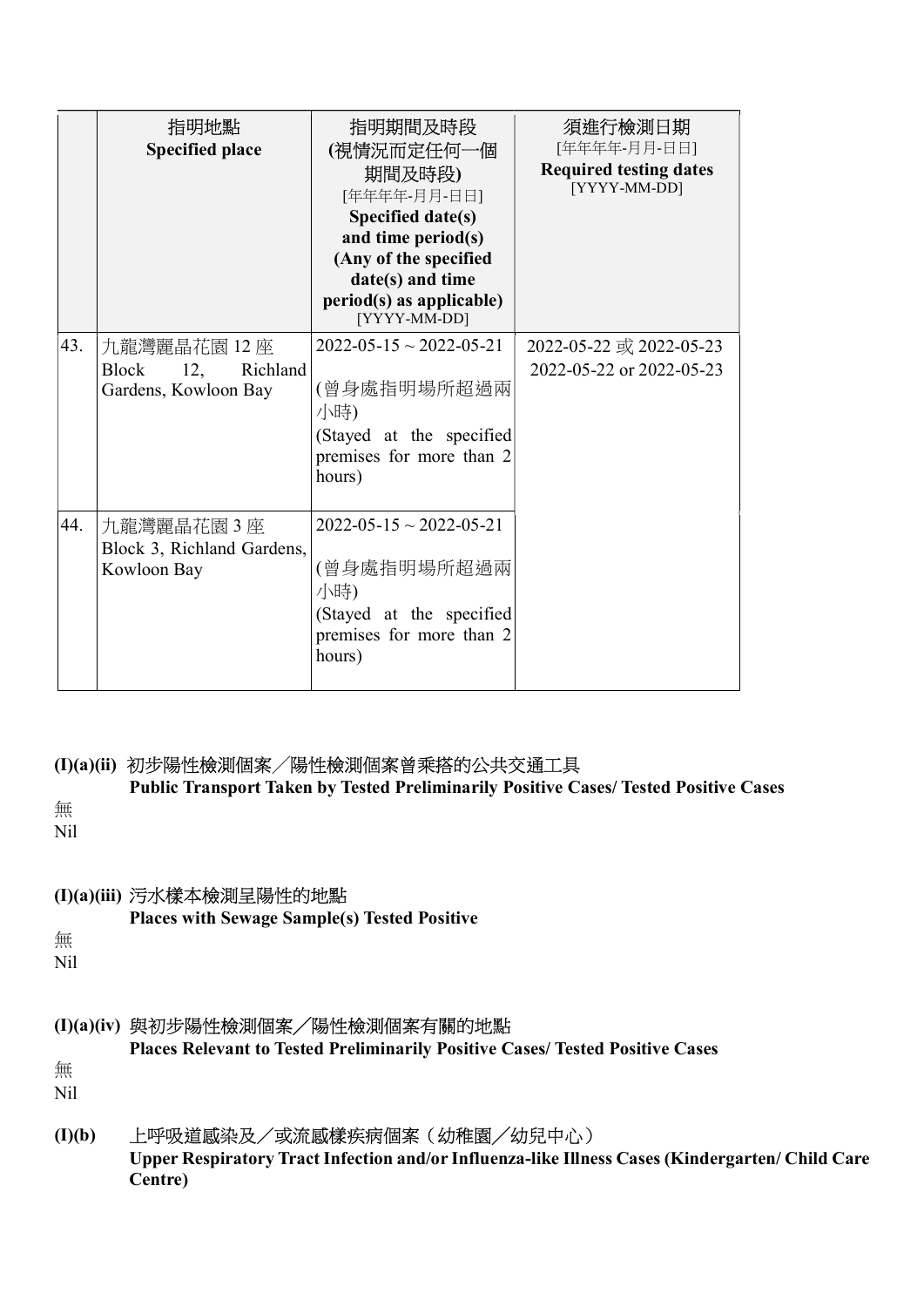無 Nil

| (I)(c)     | 上呼吸道感染及/或流感樣疾病個案(小學)                                                                            |
|------------|-------------------------------------------------------------------------------------------------|
|            | <b>Upper Respiratory Tract Infection and/or Influenza-like Illness Cases (Primary School)</b>   |
| 無          |                                                                                                 |
| <b>Nil</b> |                                                                                                 |
|            |                                                                                                 |
|            |                                                                                                 |
| (I)(d)     | 初步陽性檢測個案/陽性檢測個案曾到訪的地點(醫院管理局設施)                                                                  |
|            | Places Visited by Tested Preliminarily Positive Cases/ Tested Positive Cases (Facilities of the |
|            | <b>Hospital Authority</b> )                                                                     |

無 Nil

#### 附註:

Note:

上述第(I)(a)(i)部分的指明地點不包括非住宅單位。 The non-domestic units are excluded from the specific place in Part  $(I)(a)(i)$  above.

如果屬於上述第(I)部分中指明的類別人士,須根據《預防及控制疾病規例》(第 599 章,附屬法例 A)第 22 條接受檢疫,在檢疫期間則無須遵從本公告中的規定。

如果屬於上述第(I)部分中指明的類別人士在須進行檢測日期在醫院或隔離設施接受治療或隔離,有關人 士在知會醫護人員有關適用檢測要求並在住院或隔離期間遵從相關醫院或隔離設施的檢測安排的情況下, 會獲視為已遵從強制檢測公告的規定。

上述第(I)部分中指明的類別人士如在 2022 年 2 月 21 日或之後取得 2019 冠狀病毒病的聚合酶連鎖反應 核酸檢測或快速抗原測試的陽性檢測結果(*有關人士*),則無須按本公告的規定進行檢測。有關人士須向 訂明人員按以下規定出示相關證明文件:

- (a) 就曾在聚合酶連鎖反應核酸檢測中取得陽性檢測結果的人士——出示相關載有陽性檢測結果的電話 短訊通知;或
- (b) 就曾在快速抗原測試中取得陽性檢測結果的人士——出示在政府「2019 冠狀病毒快速抗原測試陽性 結果人士申報系統」作出申報後獲發的電話短訊通知或隔離令。

如有關人士未能出示相關證明文件,則仍須按本公告的規定進行檢測。

If a person who falls within the category specified in Part (I) above is required to undergo quarantine pursuant to section 22 of the Prevention and Control of Disease Regulation (Chapter 599, sub. leg. A), that person is not required to comply with the requirements set out in this Notice during the quarantine period.

If a person who falls within the category specified in Part (I) above is receiving treatment or under isolation in a hospital or an isolation facility on the required testing date(s), he/she would be taken to have complied with the requirements set out in the compulsory testing notice if he/she informs a medical professional of the applicable testing requirements and follows the testing arrangement as instructed by the hospital or isolation facility concerned during his/her hospitalisation or isolation.